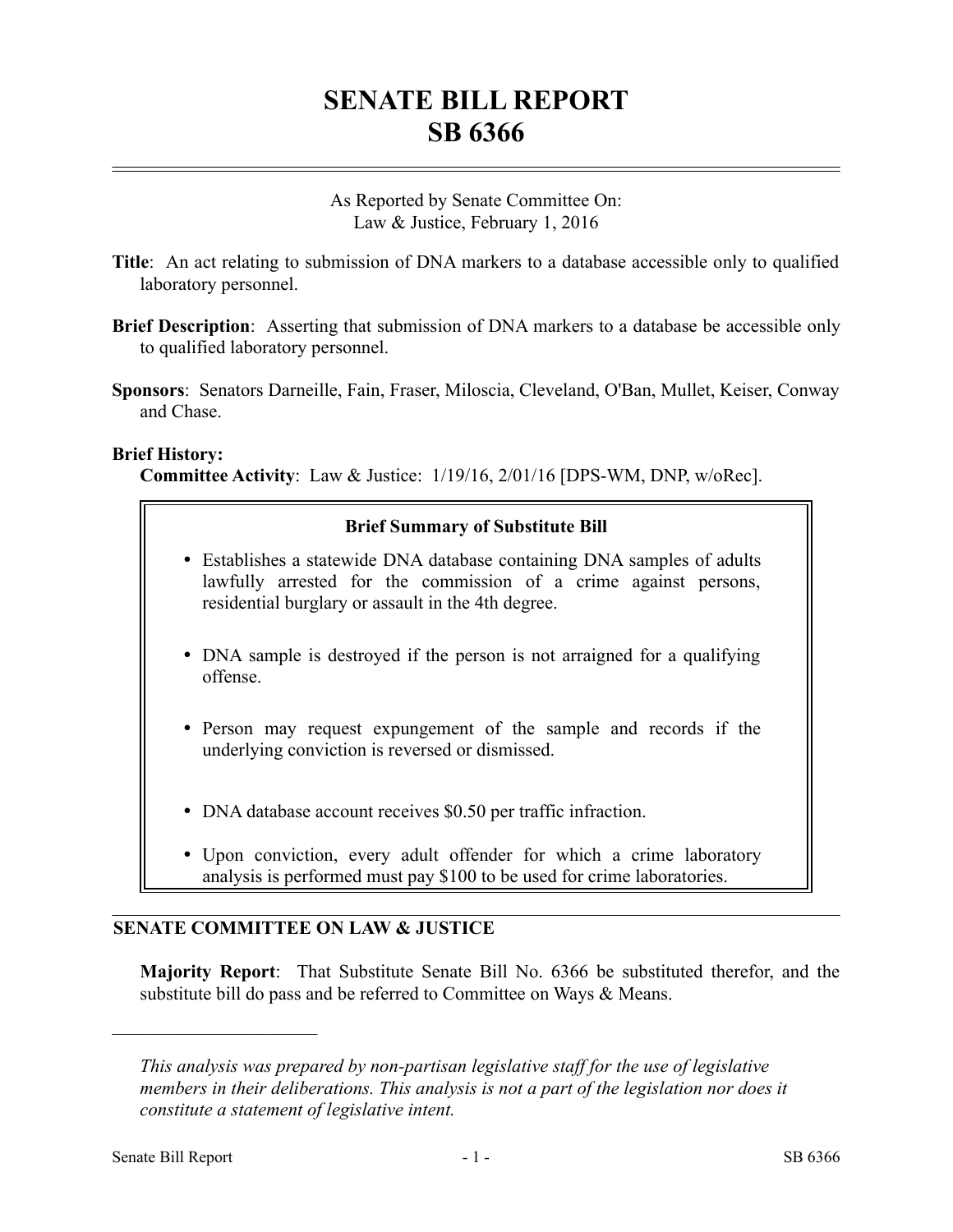Signed by Senators Padden, Chair; O'Ban, Vice Chair; Darneille and Pearson.

# **Minority Report**: Do not pass.

Signed by Senator Pedersen, Ranking Minority Member.

- **Minority Report**: That it be referred without recommendation. Signed by Senator Frockt.
- **Staff**: Aldo Melchiori (786-7439)

**Background**: The Washington State Patrol (WSP) operates and maintains a deoxyribonucleic acid (DNA) identification system. The purpose of the system is to help with criminal investigations and to identify human remains or missing persons. County and city jails, the Department of Corrections, and the Department of Social and Health Services are responsible for collecting biological samples for DNA analysis from offenders incarcerated in their respective facilities. Local police and sheriffs' departments are responsible for collecting biological samples for DNA analysis from offenders who do not serve any term of incarceration.

Offenders from whom a Biological Sample must be Collected. Biological samples are collected from persons convicted of any felony or the following gross misdemeanors: (1) assault in the 4th degree with sexual motivation; (2) communication with a minor for immoral purposes; (3) custodial sexual misconduct in the 2nd degree; (4) failure to register; (5) harassment; (6) patronizing a prostitute; (7) sexual misconduct with a minor in the 2nd degree; (8) stalking; and (9) violation of a sexual assault protection order. Additionally, a sample must be collected from any person required to register as a sex offender.

Testing Biological Samples. The Forensic Laboratory Services Bureau (forensic laboratory) of WSP tests the biological samples for inclusion in the DNA database. The director must give priority to testing samples from persons convicted of sex and violent offenses.

Funding. The sentencing court must charge every offender convicted of an offense included in the database a fee of \$100 for collection of a DNA sample unless it would result in an undue hardship on the offender. 80 percent of the fee is deposited in the DNA Database Account, expenditures from which may only be used for the creation, operation, and maintenance of the DNA database, and 20 percent is remitted to the agency responsible for collecting the sample.

Crimes Against Persons. Crimes against persons include: Aggravated Murder; 1st and 2nd Degree Murder; 1st and 2nd Degree Manslaughter; 1st and 2nd Degree Kidnapping; 1st, 2nd, and 3rd Degree Assault; 1st, 2nd, and 3rd Degree Assault of a Child; 1st, 2nd, and 3rd Degree Rape; 1st, 2nd, and 3rd Degree Rape of a Child; 1st and 2nd Degree Robbery; 1st Degree Arson; 1st Degree Burglary; 1st and 2nd Degree Identity Theft; 1st and 2nd Degree Extortion; Indecent Liberties; Incest; Vehicular Homicide; Vehicular Assault; Felony Driving a Motor Vehicle While Under the Influence of Intoxicating Liquor or Any Drug; Felony Physical Control of a Motor Vehicle While Under the Influence of Intoxicating Liquor or Any Drug; 1st, 2nd, and 3rd Degree Child Molestation; 1st Degree Promoting Prostitution; Intimidating a Juror; Communication with a Minor; Intimidating a Witness; Intimidating a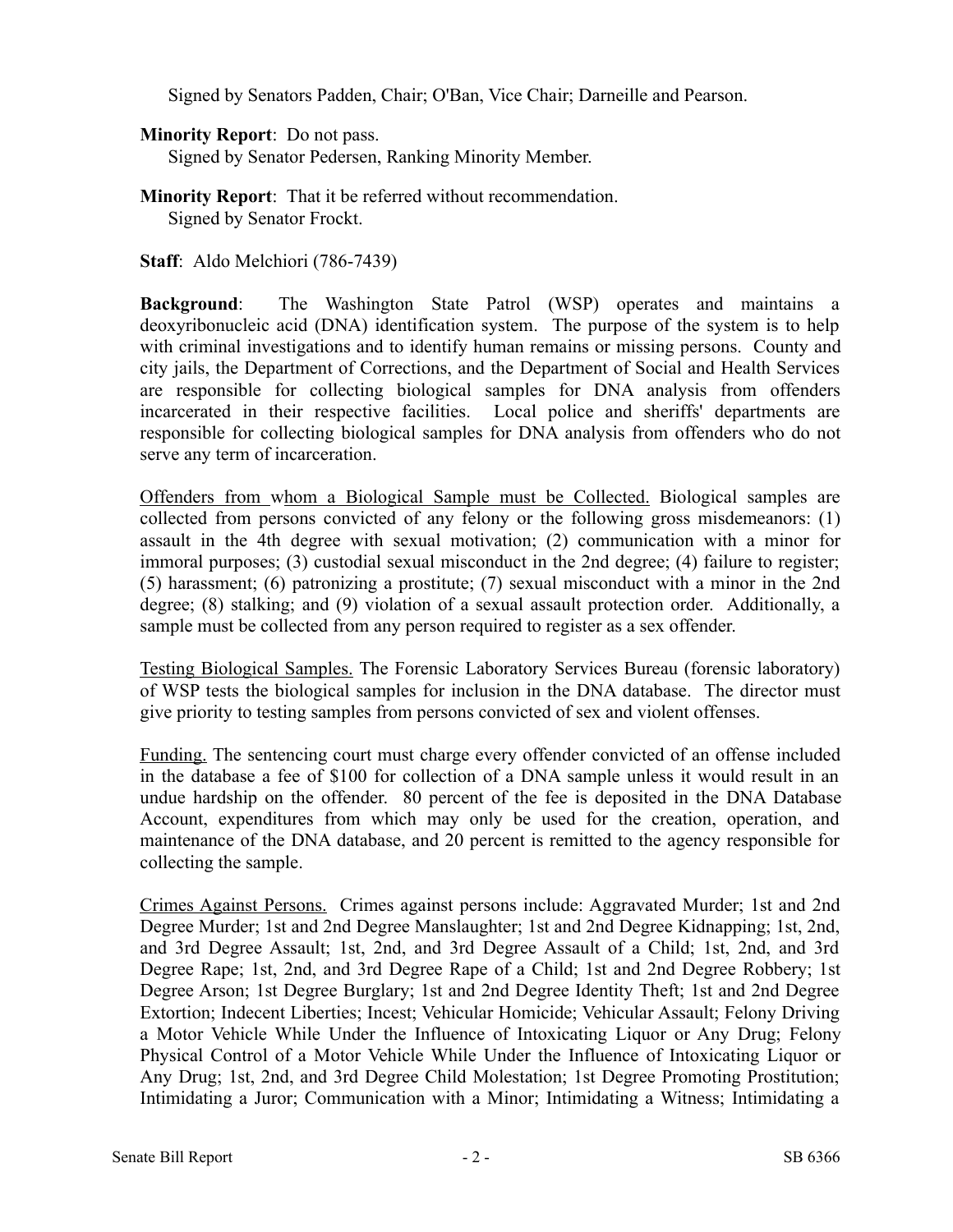Public Servant; Bomb Threat, if against a person; Unlawful Imprisonment; Promoting a Suicide Attempt; Riot , if against person; Stalking; Custodial Assault; Domestic Violence Court Order Violations; and Counterfeiting.

**Summary of Bill (Recommended Substitute):** Applicable Offenses. DNA samples must be collected from all adults lawfully arrested for any crime against persons or residential burglary.

Procedure. From January 1, 2018, to June 30, 2018, it is the right, but not the duty, of the sheriff, director of public safety, or chief of police to collect the DNA samples and forward them to the forensic laboratory. After June 30, 2018, it is their duty to do so. The DNA samples are collected at the time of booking, transfer to the facility, or - if no sample has been taken at the time of the first court appearance - before a person is released from custody. The forensic laboratory of WSP provides the kits for the biological sample collection. If the forensic laboratory already has a DNA sample from the individual, a subsequent sample is not required to be submitted.

All samples are retained at the city or county jail until the person within one year arraigned for a qualifying offense. If the person is not arraigned for a qualifying offense, the samples are immediately destroyed and notice is provided to the person and their counsel. Otherwise, the sample is then sent to the forensic laboratory in a sealed envelope where it is analyzed unless a complete DNA profile for that person has previously been entered in the DNA database.

The person's DNA record must be expunged by the city or county jail automatically if the person is not charged, is found not guilty, or has been acquitted. If the city or county jail negligently or willfully fails to destroy the sample when required, the arrested individual may seek actual damages from the city or county, as well as attorney's fees and costs.

Expungement. At the time the biological sample is taken, the person must be provided with notice of the right to expungement of their sample and record, the procedure for doing so, and their right to bring suit for damages, attorney's fees, and costs if the sample is not destroyed when required. A person may request expungement of their sample and DNA records if the person is not charged with a qualifying offense within one year, is found not guilty or acquitted, or has that conviction reversed and the case dismissed.

To request expungement, the person must submit to the forensic laboratory: (1) a written request for expungement; and (2) a certified copy of a final court order reversing the conviction that required the collection of the sample. When the complete request for expungement is received by the forensic laboratory, the forensic laboratory must expunge the person's DNA sample and DNA records unless the person has a prior conviction or pending charge for which collection is authorized.

Fees. The current fee of \$10 per infraction imposed on a person found to have committed a traffic infraction, and forwarded to the Washington Auto Theft Prevention Authority Account, is reduced to \$9.50. A new fee of \$0.50 is imposed on every person found to have committed a traffic infraction, with revenues deposited in the state DNA Database Account. The fee cannot be waived or reduced.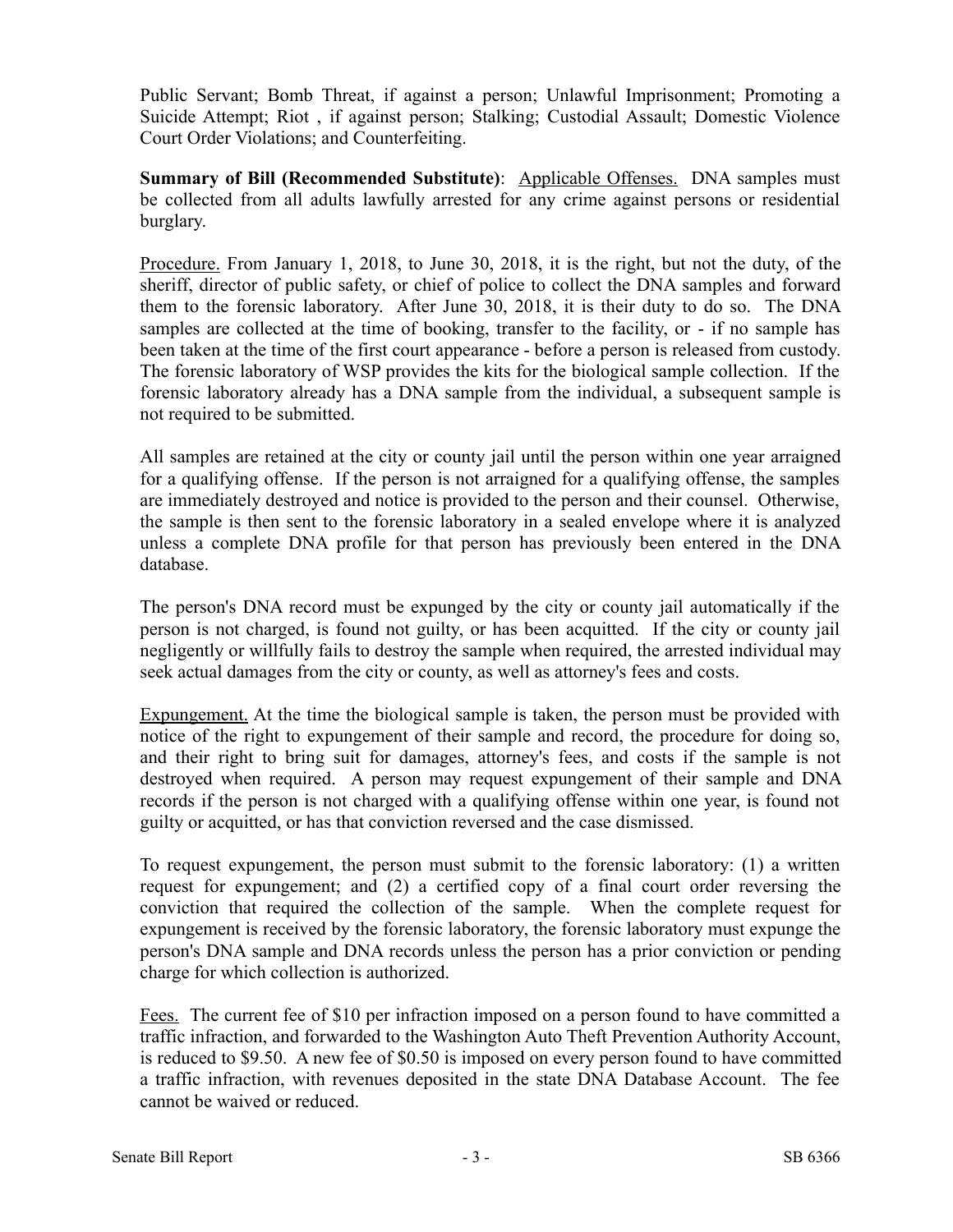The \$100 crime laboratory fee - imposed on a convicted person when a crime laboratory analysis was performed - may not be suspended or waived.

Annual Report. By January 30, 2018, and annually thereafter, the Administrative Office for the Court must report to the Legislature and the Governor on the status of the DNA database.

**EFFECT OF CHANGES MADE BY LAW & JUSTICE COMMITTEE (Recommended Substitute)**: Assault in the 4th degree is removed as a qualifying offense. The DNA collections begin in 2018 rather than 2017. DNA at arrest is done for adults arrested and booked into jail for a qualifying offense. It is clarified that automatic expungement must occur within 60 days rather than "immediately". It is clarified who is responsible for the expungement at the different stages in the criminal process. The \$0.50 traffic infraction fee cannot be waived or reduced. Administrative Office for the Courts is responsible for the annual reports instead of the forensic lab. Various technical changes are made.

#### **Appropriation**: None.

**Fiscal Note**: Available.

#### **Committee/Commission/Task Force Created**: No.

**Effective Date**: Ninety days after adjournment of session in which bill is passed.

**Staff Summary of Public Testimony on Original Bill**: PRO: This is not a new idea. Over the years it has become increasingly apparent that the scope of the problem is increasing and the state's response is inadequate. This is a method that will allow us to go on the offense against crime and do something to prevent it. We now know more about DNA collection and analysis. This can be used to exonerate the innocent as well as convict the guilty. If the bill passes, we may be eligible for federal grant money. DNA has become a very valuable tool to solve crimes. The bill strikes the right balance between privacy and crime prevention.

A check swab is a minimal intrusion and a limited number of DNA markers are used. The Washington Supreme Court has not ruled on the constitutionality of this process. The forensic laboratory is the most advanced crime fighting tool available today. This bill will save lives.

CON: DNA testing has been found constitutional under the United States Constitution, but the Washington State Constitution is more protective of privacy. You need probable cause in this state to obtain DNA. This is an invasive search for information to go into a database. The law will have a racially disparate impact.

**Persons Testifying on Original Bill**: PRO: Senator Darneille, prime sponsor; Georgia Cuddleback, citizen; Laura Niblack, citizen; Monica Alexander, WSP; James McMahan, WASPC; John Tunheim and Tom McBride, WAPA.

CON: Bob Cooper, WACDL and WDA; Shankar Narayan, ACLU; Alex Hur, Statewide Poverty Action Network.